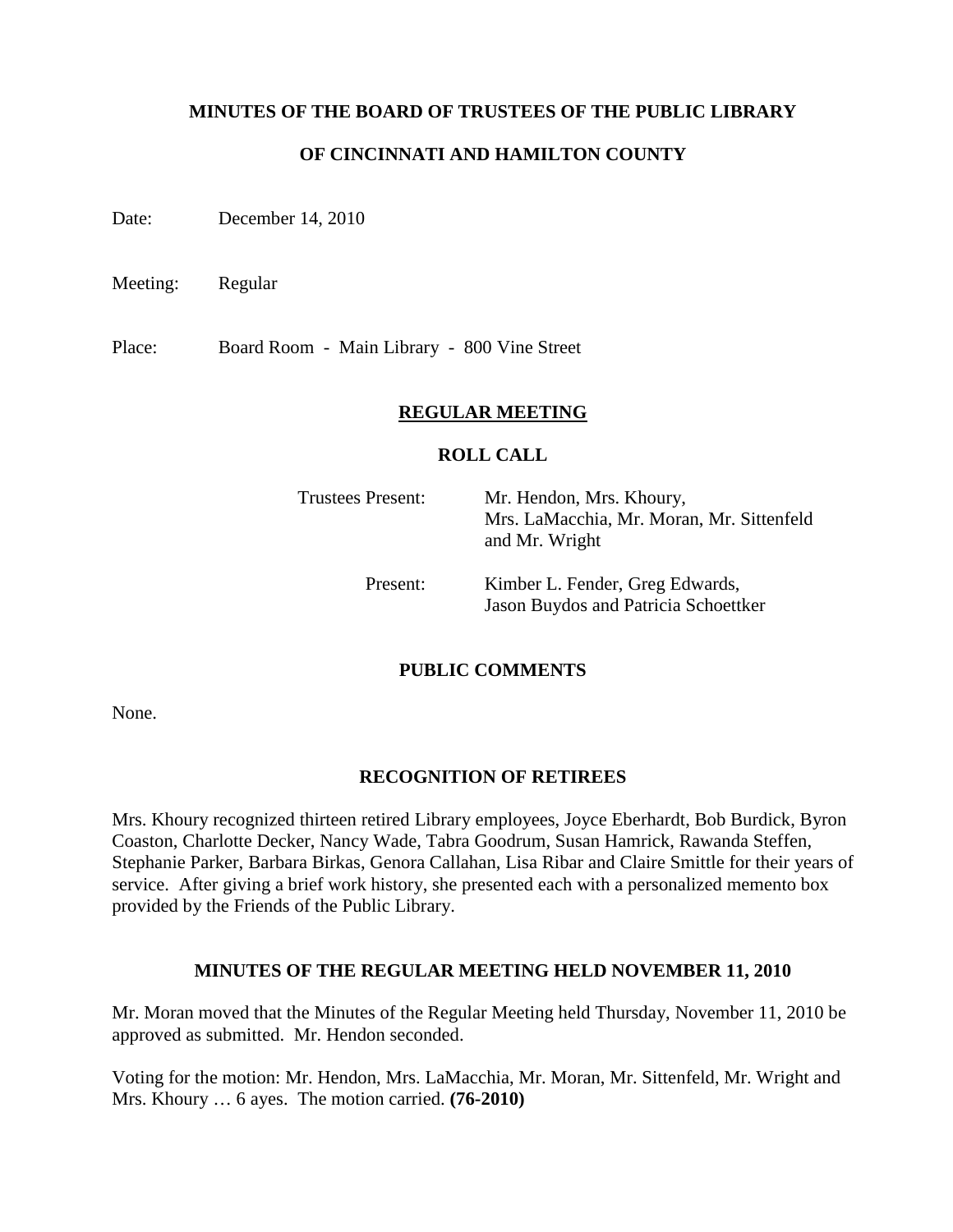# **EXECUTIVE DIRECTOR'S REPORT**

Ms. Fender reported that:

### MVP Awards

• MVP awards were presented to three staff members: Andrea Kaufman, Human Resources Specialist, Maggi Jackson, Reference Librarian in TeenSpot, and Robin Hofstetter, Acquisitions Assistant.

Kimber L. Fender – Girl Scouts Woman of Distinction

• she has been named a 2011 Woman of Distinction by the Girls Scouts of Western Ohio. This award celebrates women for their dedication to service and contributions in our community. She thanked Betsy LaMacchia for her nomination.

Kimber L. Fender - Women's Book

• she is one of thirty-one women business and community leaders profiled in the Cincinnati edition of the Women's Book, published by The Women's Book LLC.

Mr. Sittenfeld expressed interest in encouraging greater staff participation in the annual United Way campaign.

The report was received and filed.

# **LIBRARY SERVICES AND ADMINISTRATION COMMITTEE REPORTS**

## **LIBRARY SERVICES**

Mrs. LaMacchia introduced Arnice Smith, manager of the College Hill Branch.

### College Hill Branch

Arnice Smith noted that the College Hill Branch is an important part of the community, as evidenced by strong circulation, program attendance, technology use and numbers of visitors. Customers have benefited from two recent technology upgrades – two self-checkout stations and 12 new computers. Money donated by Dr. Trudell Thomas and Xavier University purchased educational literacy games for children and teens that fit well with the homework assistance offered every Thursday afternoon. Arnice and her staff make a point to welcome the large number of school children who use the branch, setting expectations and working to make their visit an enjoyable learning experience.

Mr. Sittenfeld asked if Ms. Smith had noticed any improvement in literacy skills. She said that improvements are ongoing.

Mrs. LaMacchia reported that:

Chinese Teachers from Liuzhou, China

• since 2001, a total of 42 exchange-teachers from Cincinnati's Sister City, Liuzhou, China, have visited the Library to develop and present programs and more than 2,000 students attend these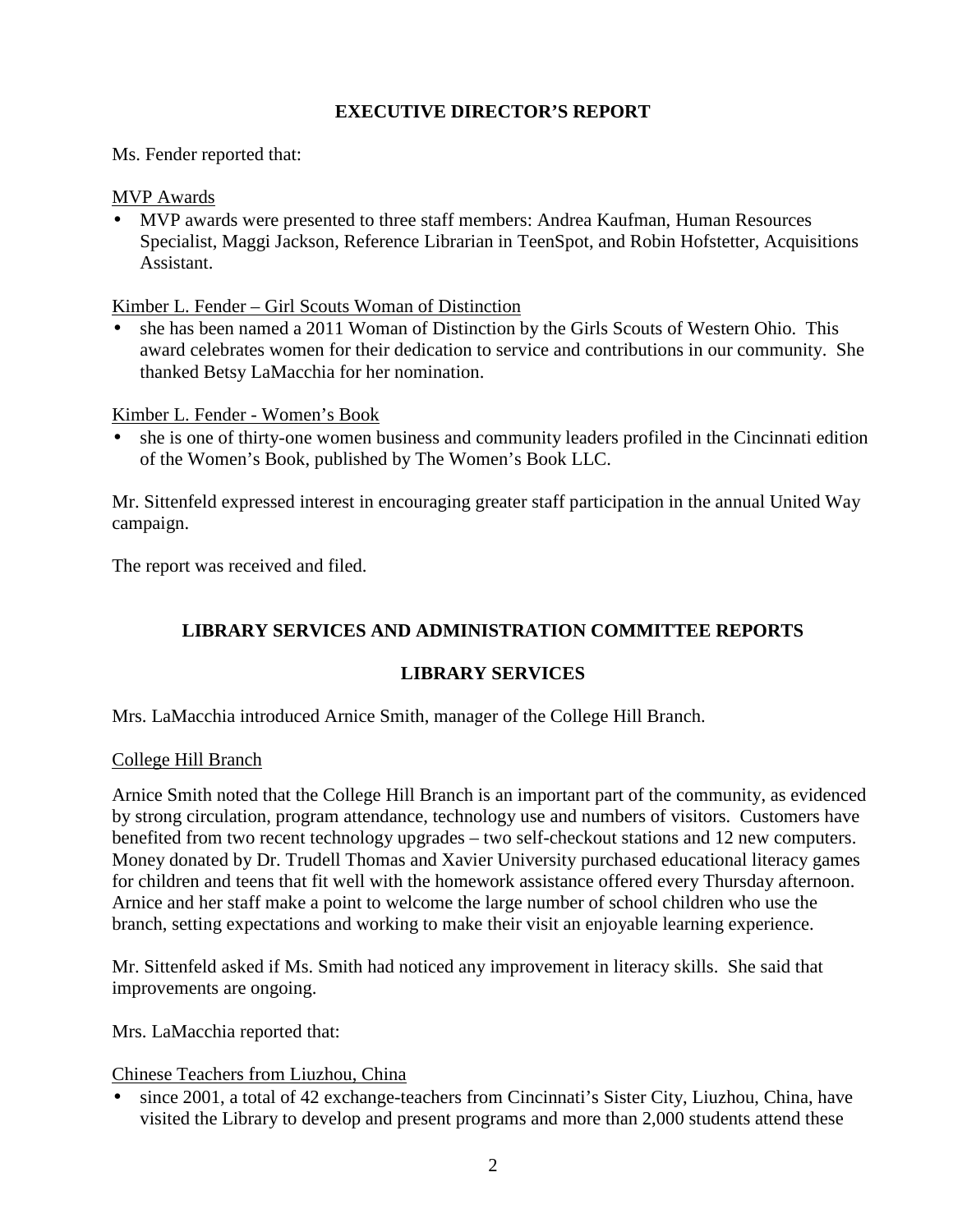programs each year. Programs held each Friday in January conclude with a Chinese New Year Program in the Children's Learning Center on Saturday February 5.

# "Great Stories" Grant

• the Library applied for a grant to participate in the American Library Association Great Stories Club, a reading and discussion program targeting underserved, troubled teen populations. If awarded the grant, librarians from Outreach Services and TeenSpot will lead book club discussions with residents in the Talbert House Alternatives and Bridge programs. The grant provides free copies of books; no matching Library monies are required.

# Sneak Peeks Initiative

• in the first few weeks of an initiative to promote forthcoming titles, holds for these Sneak Peeks titles increased 300% and staff are reporting that their display of previously published material by the authors are "flying off the shelves." Sneak Peeks is one of many initiatives, such as On the Same Page, Featured Book of the Month, etc., designed to market the collection and to promote reading.

# Programs of Note

- *Holiday Programs* various Library locations will hold family programs for the holidays, including holiday open houses, jazz music, holiday crafts, Frisch Marionettes puppet shows and Hanukkah and Kwanzaa programs.
- *eReader Demonstrations* four informational sessions about eReaders will be held at Groesbeck, Loveland and the Main Library to give customers an opportunity to learn how they work, compare their features and find out which devices are compatible with Library materials.
- *Teen Art Contest* throughout January, teens are invited to paint or draw a scene from their favorite book for the Library's First Teen Art Contest. This year's theme is Fan Art.

# Library Usage

• the Library saw a overall 6.2% increase in circulation in November (Main 12.7%, branches 3%), the largest monthly increase for the year, which offsets much of the circulation loss resulting from the Library for the Blind merger and any loss due to the DVD circulation policy change.

The steady increase in usage over the course of the year can be attributed to changes in the Circulation Policy in September which raised the loan limits on holdable DVDs and CDs, huge increases in usage of downloadables (52% year-to-date) and a significant increase in year-to-date usage at Avondale (7,227), Pleasant Ridge (5,878), College Hill (2,509) and the Main Library (287,720).

*Additional usage data of note for the month:* 

- Print usage up 2.2%
- Audiovisual usage up 11.8%
- Downloadable usage up 75.9%
- Usage at branches: Avondale 65.7%, West End 14%, Reading 11.8%, Deer Park 11.4%, Madisonville 11% and Anderson 10.8%
- DVD usage up 12.3%; Music CDs, 14.1%
- Number of programs up 14.8%; attendance at programs, 15.5%, driven in large part by National Gaming Day-related programs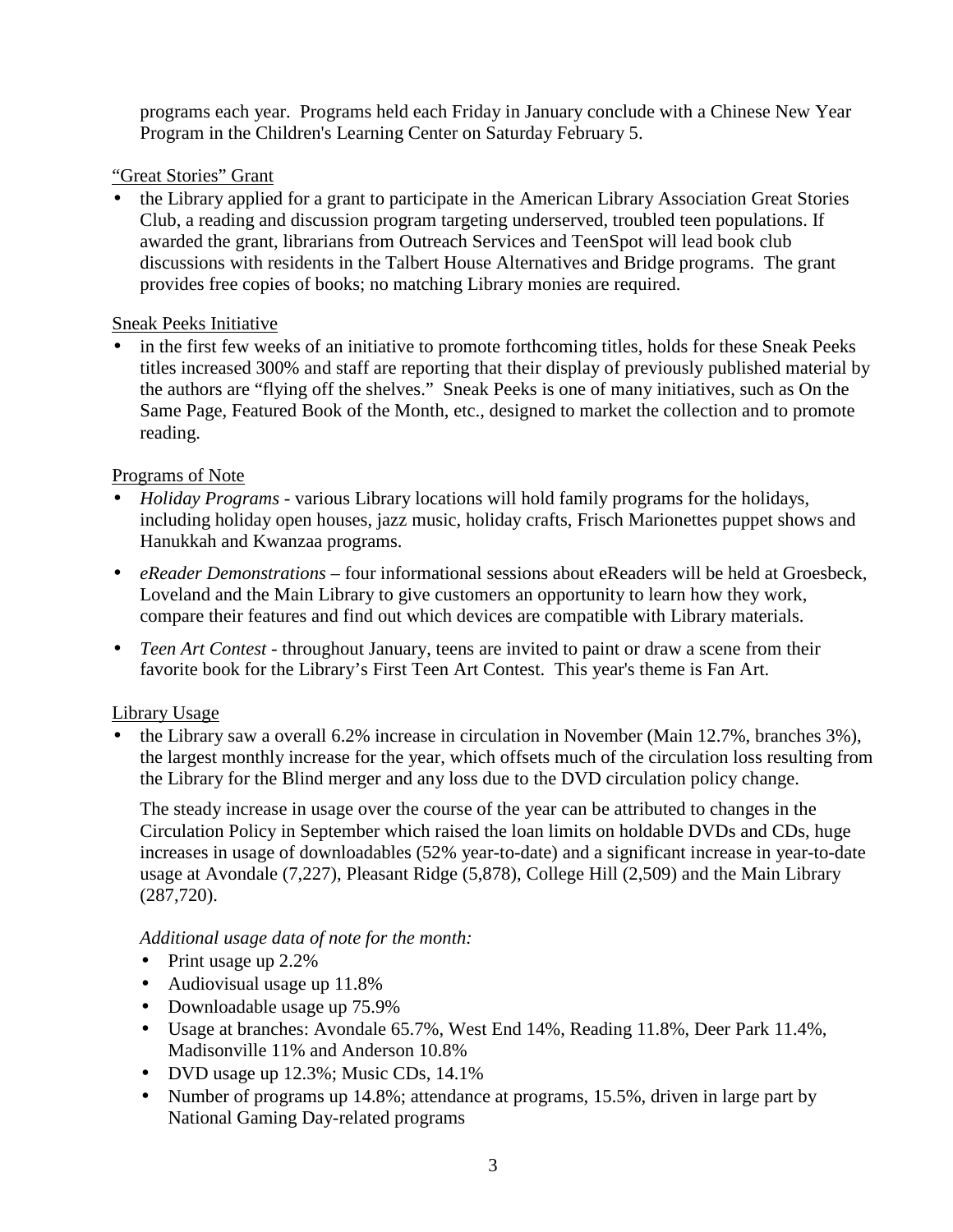• statistical reports for the month of November 2010 were submitted.

### **ADMINISTRATION**

### Personnel Changes

Mrs. LaMacchia recommended that the Board approve the following personnel changes effective through December 12, 2010, including one retirement, five promotions, eleven appointments, five changes and seven departures.

| <b>ACTION</b>           | <b>AGENCY</b>                 | <b>POSITION TITLE</b>          | <b>FTE</b> | <b>EMPLOYEE NAME</b>     | <b>EFFECTIVE</b><br><b>DATE</b> |
|-------------------------|-------------------------------|--------------------------------|------------|--------------------------|---------------------------------|
| Retirement              | Information &<br>Reference    | Reference Librarian I          | 1.00       | Coaston, Byron D.        | 10/31/10                        |
| Promotion               | Information &<br>Reference    | Reference Team<br>Leader       | 1.00       | Daly, Denis W.           | 11/28/10                        |
| Promotion               | Miami Township                | Children's Librarian I         | 1.00       | Rieder, Rachel H.        | 11/14/10                        |
| Promotion               | Virtual Information<br>Center | Virtual Info Center<br>Manager | 1.00       | Sample, Holbrook H.      | 11/28/10                        |
| Promotion               | <b>Materials Retrieval</b>    | Page                           | 1.00       | Schneider, Shauntrell A. | 10/31/10                        |
| Promotion               | <b>Symmes Township</b>        | Reference Librarian I          | 1.00       | Schott, Melissa A.       | 10/31/10                        |
|                         | Appointment Monfort Heights   | <b>Student Shelver</b>         | 0.25       | Brenner, Megan J.        | 11/14/10                        |
| Appointment Covedale    |                               | <b>Student Shelver</b>         | 0.30       | Christy, Roland D.       | 10/31/10                        |
| Appointment Anderson    |                               | <b>Student Shelver</b>         | 0.30       | Davis, Hannah R.         | 10/31/10                        |
|                         | Appointment Popular Library   | <b>Student Shelver</b>         | 0.25       | Diersing, Melissa A.     | 11/28/10                        |
| Appointment Groesbeck   |                               | LSA I                          | 0.50       | Fields, Tanesha S.       | 10/31/10                        |
|                         | Appointment Pleasant Ridge    | LSA <sub>I</sub>               | 0.50       | Goodnow, Thomas R.       | 11/28/10                        |
| Appointment Hyde Park   |                               | LSA I                          | 0.50       | Lane, Kelly R.           | 11/14/10                        |
|                         | Appointment Popular Library   | Shelver                        | 0.50       | Little, Jason A.         | 11/14/10                        |
| Appointment Hyde Park   |                               | LSA I                          | 0.50       | Lloyd, Allen D.          | 11/14/10                        |
|                         | Appointment Green Township    | <b>Student Shelver</b>         | 0.30       | Moening, Kelly A.        | 11/28/10                        |
| Appointment Mt. Healthy |                               | LSA I                          | 0.50       | Rosenberg, Shana E.      | 11/28/10                        |
| Change                  | <b>Symmes Township</b>        | <b>LSA III</b>                 | 1.00       | Cohn, Rebecca            | 11/28/10                        |
| Change                  | <b>Symmes Township</b>        | Reference Librarian I          | 1.00       | Hancock, Anna M.         | 10/31/10                        |
| Change                  | Northside                     | <b>LSA II</b>                  | 1.00       | Hartman, Christian E.    | 11/28/10                        |
| Change                  | <b>TeenSpot</b>               | LSA II                         | 0.50       | Rogers, Dierric T.       | 11/28/10                        |
| Change                  | Children's Learning<br>Center | <b>LSA II</b>                  | 0.50       | Schultz, Allison R.      | 11/14/10                        |
| Departure               | Popular Library               | Shelver                        | 1.00       | Cavalier, Pamela         | 11/16/10                        |
| Departure               | Madeira                       | <b>Student Shelver</b>         | 0.30       | Cedillo, Theodore R.     | 11/29/10                        |
| Departure               | Corryville                    | LSA <sub>I</sub>               | 0.50       | Kotte, Craig, T.         | 11/03/10                        |
| Departure               | Norwood                       | <b>LSA II</b>                  | 1.00       | Radcliffe, Susan M.      | 11/29/10                        |
| Departure               | <b>Circulation Services</b>   | LSA I                          | 0.50       | Seeger, Vanessa          | 11/04/10                        |
| Departure               | Oakley                        | LSA <sub>I</sub>               | 0.50       | Simeonova, Marieta A.    | 11/12/10                        |
| Departure               | Delhi Township                | <b>Student Shelver</b>         | 0.30       | Thiemann, Molly E.       | 12/04/10                        |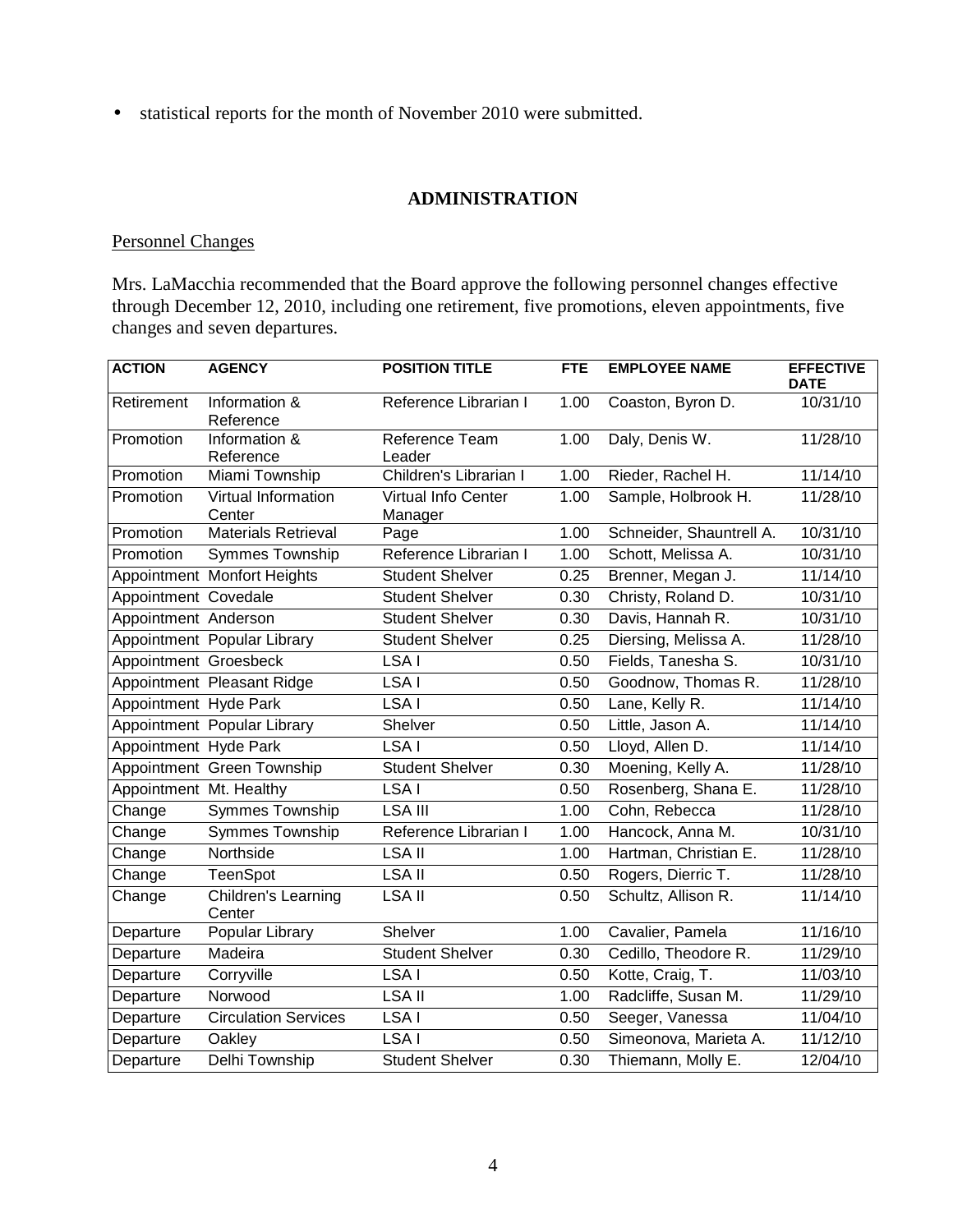### Amendment to Section 125 (Flexible Spending Account) Plan

Mrs. LaMacchia presented a recommendation for the following amendments to the Library's Section 125 (Flexible Spending Account) Plan to comply with changes to the Affordable Care Act of 2010 (the Patient Protection and Affordable Care Act and the Health Care and Education Reconciliation Act):

#### *Medical expenses:*

*The participant may not request reimbursement of "over the counter" drugs unless the drug is insulin or the drug is prescribed for treatment of a medical condition. A debit and/or credit card (if applicable) cannot be used to obtain "over the counter" drugs even with a prescription.* 

#### *Definition of "child":*

*The participant may be reimbursed for insurance coverage or eligible health flexible spending account expenses for any child until the end of the calendar year in which the child reaches age 26. A child is a natural child, stepchild, foster child, adopted child, or a child placed with the employee for adoption. If a child gains or regains eligibility due to these new rules, that qualifies as a change in status to change coverage.*

In response to a question from Mrs. Khoury about downloadables, Mr. Edwards stated that the Library's collection includes audiobooks and downloadable books. Amazon's Kindle is proprietary but most other eReaders are compatible with the Library's collection.

Mrs. LaMacchia moved that the Board approve the Library Services and Administration Committee report as submitted, including personnel changes and amendments to our Section 125 Plan. Mr. Sittenfeld seconded.

Voting for the motion: Mr. Hendon, Mrs. LaMacchia, Mr. Moran, Mr. Sittenfeld, Mr. Wright and Mrs. Khoury … 6 ayes. The motion carried. **(77-2010)** 

## **FISCAL OFFICER'S REPORT**

Ms. Schoettker reported that:

Public Library Fund

• with the final Public Library Fund distribution on December 15, total receipts for 2010 will be \$36,702,539.71. She presented the following comparisons to state estimates and prior-year funding:

|                               | Amount          | \$ Change           | % Change  |
|-------------------------------|-----------------|---------------------|-----------|
| 2010 Actual                   | \$36,702,539.71 |                     |           |
| Revised June 2010 Estimate    | \$35,773,546.30 | \$928,993.41        | $2.6\%$   |
| 2010 Appropriations (Based on | \$36,383,880.38 | \$318,659.33        | 1%        |
| (December 2009 Estimate)      |                 |                     |           |
| 2009 Actual                   | \$39,066,948.53 | $(\$2,364,408.82)$  | $(6.1\%)$ |
| 2000 Actual                   | \$53,116,813.29 | $(\$16,414,273.58)$ | (31%)     |

### Monthly Financial Report

• the financial report was submitted for the period ending November 30, 2010.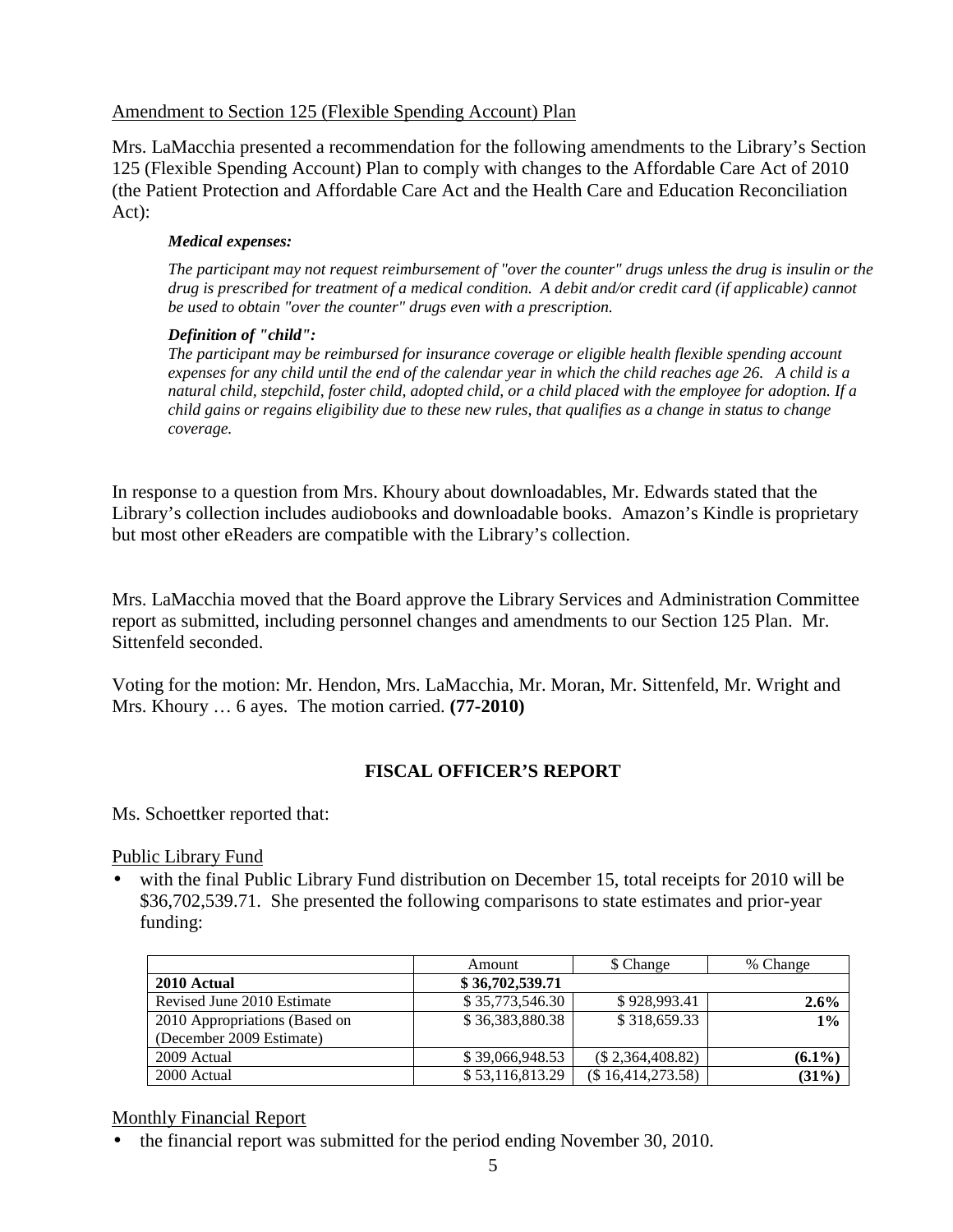Investment Report

• the investment report was submitted for the month ending November 30, 2010.

Mr. Hendon moved that the Board approve the Fiscal Officer's Report including the financial and investment reports as submitted. Mr. Wright seconded.

Voting for the motion: Mr. Hendon, Mrs. LaMacchia, Mr. Moran (except pass on investment report), Mr. Sittenfeld, Mr. Wright and Mrs. Khoury … 6 ayes. The motion carried. **(78-2010)** 

## **FINANCE AND AUDIT COMMITTEE REPORTS**

### 2010 Annual Appropriations

Ms. Schoettker requested authorization to revise appropriations as needed to close out the 2010 General Fund. Any revisions made will be reported to the Board in January.

### 2010 Unencumbered Balance

Ms. Schoettker recommended that all unencumbered General Funds be carried forward to be available as operating revenue in 2011. She noted that the 2010 budget was developed with the intent to end with a General Fund balance of \$2.6 million and was confident that amount or slightly more will remain at December 31.

Her recommendation is based on Ohio Revised Code Section 3375.40(L), which states that a board of library trustees may "at the end of any fiscal year, by a two-thirds vote of its full membership, set aside any unencumbered surplus remaining in the general fund of the free public library under its jurisdiction for any purpose, including creating or increasing a special building and repair fund, or for operating the library or acquiring equipment and supplies".

### 2011 Temporary Annual Appropriation Resolution

Ms. Schoettker advised that Ohio Revised Code Section 5705.38 requires the Library Board to adopt an Annual Appropriation Resolution no later than the first day of April of the fiscal year. To meet the ordinary expenses of the Library as of January 1, the statute provides for the adoption of a temporary appropriation resolution until the permanent resolution is adopted. She recommended adoption of the following Temporary Appropriation Resolution:

## **Temporary Appropriation Resolution**

WHEREAS, on this 14<sup>th</sup> day of December, 2010 the Board of Trustees of the Public Library of Cincinnati and Hamilton County deems it necessary to provide for the operating expenditures due on and after the  $1<sup>st</sup>$  day of January 2011, and

WHEREAS, the Annual Appropriation Resolution for the fiscal year beginning January 1, 2011 will not be acted upon until the first quarter of fiscal year 2011,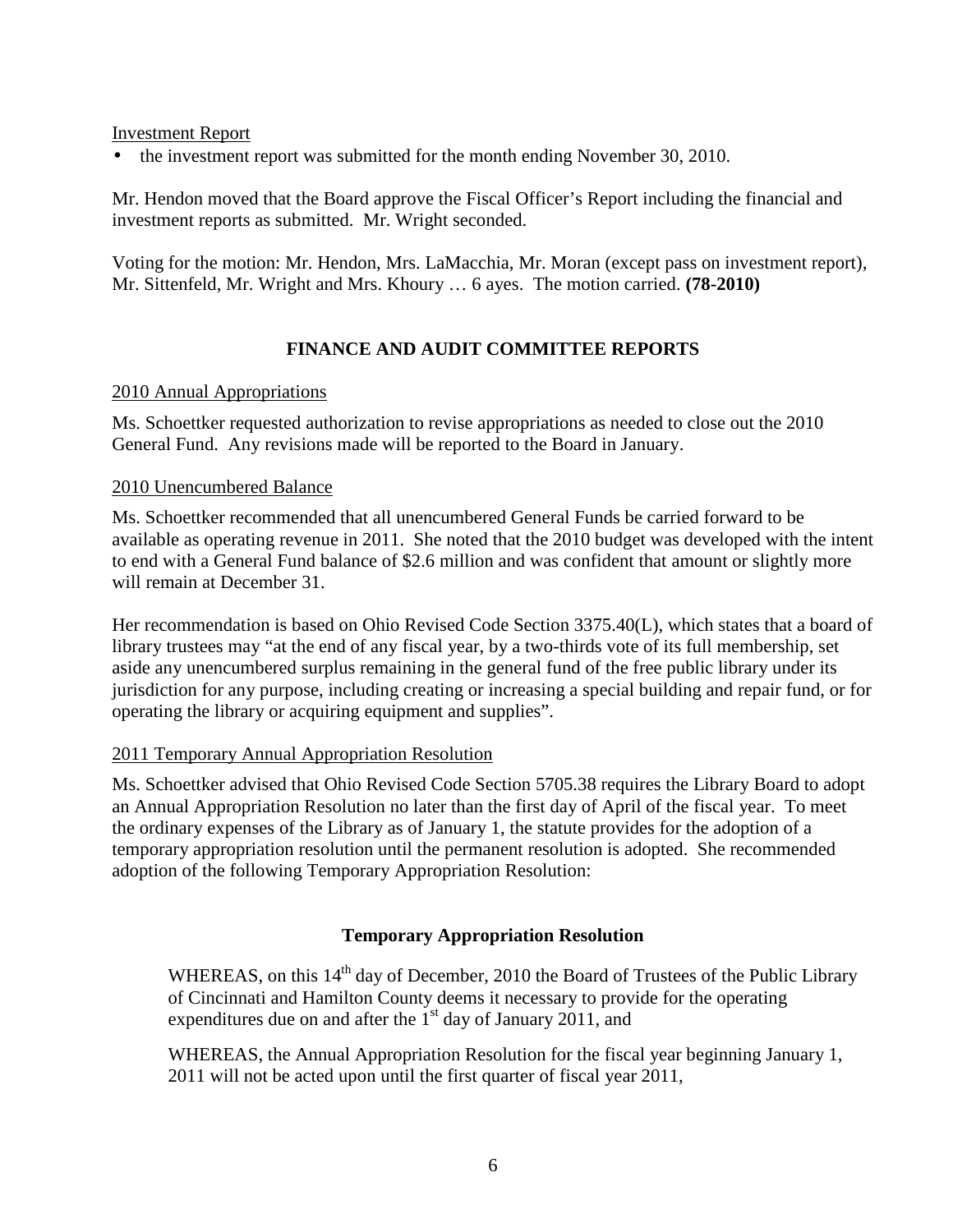NOW, THEREFORE, BE IT RESOLVED by the Board of Trustees of the Public Library of Cincinnati and Hamilton County that the following sums be set aside and appropriated as follows for the first quarter of fiscal year 2011:

| <b>GENERAL FUND</b>                      |              |
|------------------------------------------|--------------|
| <b>Salaries and Benefits</b>             | \$7,045,000  |
| <b>Retirement Benefits</b>               | 990,000      |
| <b>Insurance Benefits</b>                | 1,215,000    |
| <b>Supplies</b>                          | 220,000      |
| <b>Purchased and Contracted Services</b> | 1,860,000    |
| Library Materials and Information        | 2,025,000    |
| Capital Outlay                           | 215,000      |
| <b>Other Objects</b>                     | 80,000       |
| Total                                    | \$13,650,000 |
|                                          |              |

Mr. Moran moved that these items be approved as submitted. Mr. Wright seconded.

Voting for the motion: Mr. Hendon, Mrs. LaMacchia, Mr. Moran, Mr. Sittenfeld, Mr. Wright and Mrs. Khoury … 6 ayes. The motion carried. **(79-2010)**

# **FACILITIES COMMITTEE REPORT**

### 2009/10 Ongoing Maintenance

Mr. Hendon recommended confirmation of the following change order, approved in accordance with the contingency:

• Change Order No. TC-04 in the amount of \$14,753.75 to Feldkamp Enterprises Inc., for boiler replacement and cooling coil replacement at the Main Library.

### Elmwood Place Branch Library

Mr. Hendon reminded the Board that in November they declined to pay any additional operational costs for the Elmwood Place Branch, including rent, utilities or maintenance or replacement of mechanicals and that they approved closing the branch should assumption of these costs be a condition of continued tenancy in the Elmwood Place municipal building.

This decision was communicated to Elmwood Place Mayor Stephanie Morgan on November 11. To date, the Village of Elmwood Place has not responded.

Mr. Hendon also reported that:

Dale Road (Bond Hill) Property

MAC Properties has met all buyers' obligations to purchase the Library's Dale Road property, site of the former Bond Hill Branch. The Board approved the sale of this property for \$55,000 in September. He recommended that they authorize the Executive Director to sign the deed to close the sale on December 17.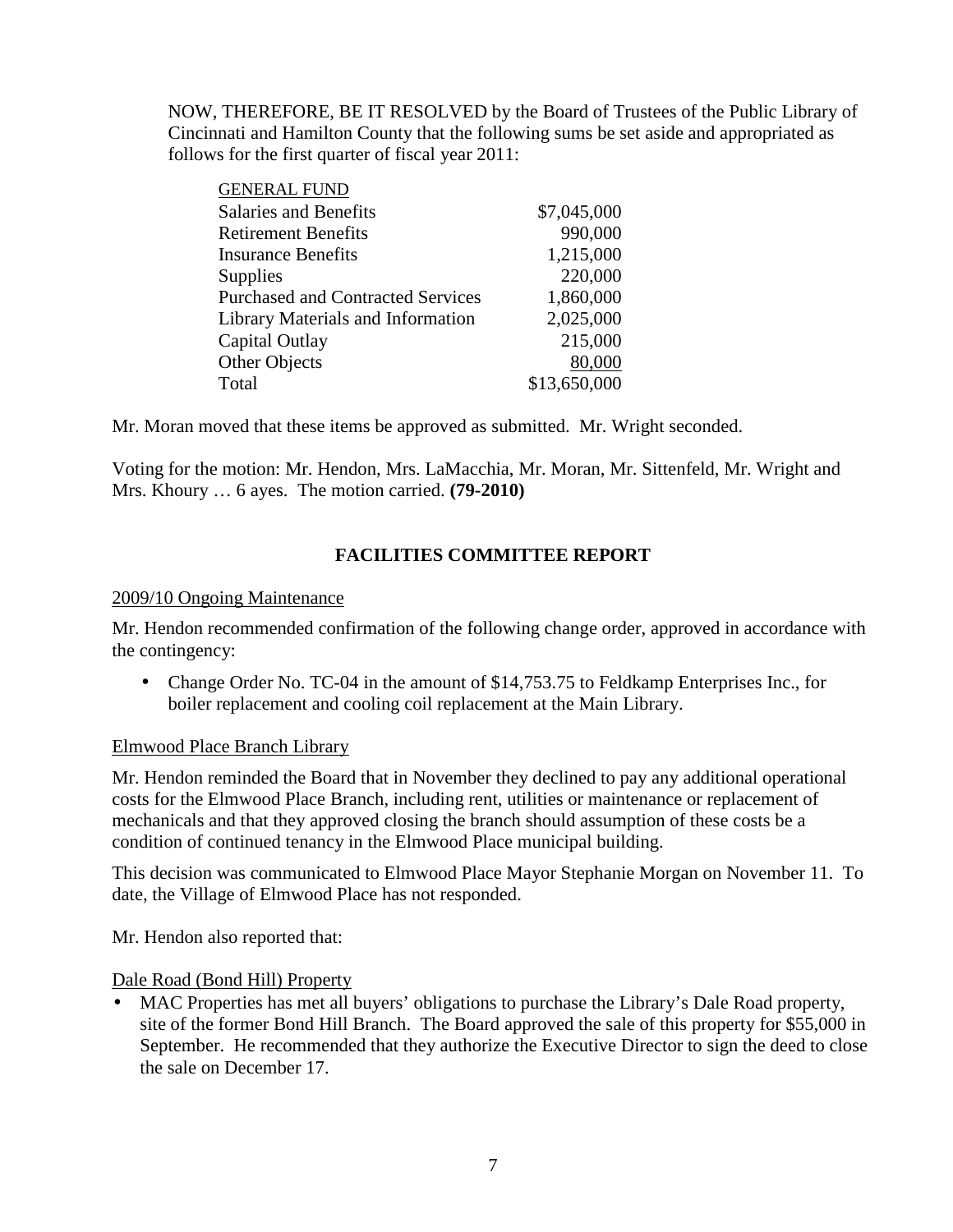### Pleasant Ridge ADA Project

• DNK Architects have not finalized the technical specifications required for public bidding of the Pleasant Ridge ADA project and a required zoning review remains pending. Further, it has become evident that construction management services would be of value on this project. Although there would be an associated cost and a delay of 30-60 days in the start of the project, use of a construction manager should result in more accurate construction drawings and technical specifications, tighter contracts, fewer change orders and completion of the project on time and within budget.

On the basis that the Library (1) does not have a project manager on staff, (2) is unfamiliar with the process and risks of contract assignment and (3) received a strong recommendation from the office of the Hamilton County Prosecuting Attorney to use a construction manager, Mr. Hendon recommended publication of the following notice:

### Construction Management Services

The Board of Trustees of the Public Library of Cincinnati and Hamilton County intends to employ a construction manager to provide construction management services for the Pleasant Ridge Branch Handicapped Accessibility Project.

The project will construct an 1,100 square foot elevator addition to the Pleasant Ridge Branch and renovate restrooms and the branch interior to meet ADA accessibility requirements. The project budget is \$1,200,000. Design, consulting, construction management and permit fees are included as part of this budget. The source of funding is from the capital improvement budget of the Public Library of Cincinnati and Hamilton County. Bidding is anticipated in February 2011 for a construction startup in March 2011.

The construction manager will provide services during the bid and construction phases of the project. Services will include value engineering, scheduling, construction logistics, supervision and coordination of all construction operations.

Construction management firms interested in being considered for a contract to provide full services should reply with a proposal no later than Wednesday January 5, 2011. Proposals received after this deadline will not be considered. Statements of qualification should include information regarding the firm's history; education and experience of owners and key personnel; the technical expertise of the firm's staff for this type of project; previous library projects completed by the firm; the firm's experience and capabilities in cost estimating and construction administration and coordination; availability of staff; and client and contractor references. Proposals should be transmitted to Kimber L. Fender, Executive Director, Third Floor Administrative Offices, Public Library of Cincinnati and Hamilton County, 800 Vine Street, Cincinnati, Ohio 45202.

As required by Ohio Revised Code 9.33.2, proposals will be evaluated and ranked on the basis of qualifications and the Library will enter into contract negotiations with the firm ranked most qualified.

## Reading Branch Lease

• the Reading Branch lease expires July 1, 2011. The lease offers an option for 3-year renewal without a termination clause, which must be taken no later than April – before the next State budget is likely to be finalized. Due to the uncertainty of State funding, the Library will contact the landlord to negotiate more favorable terms.

### Brookline Property

• a report of income and expenses for the Brookline Property project was submitted.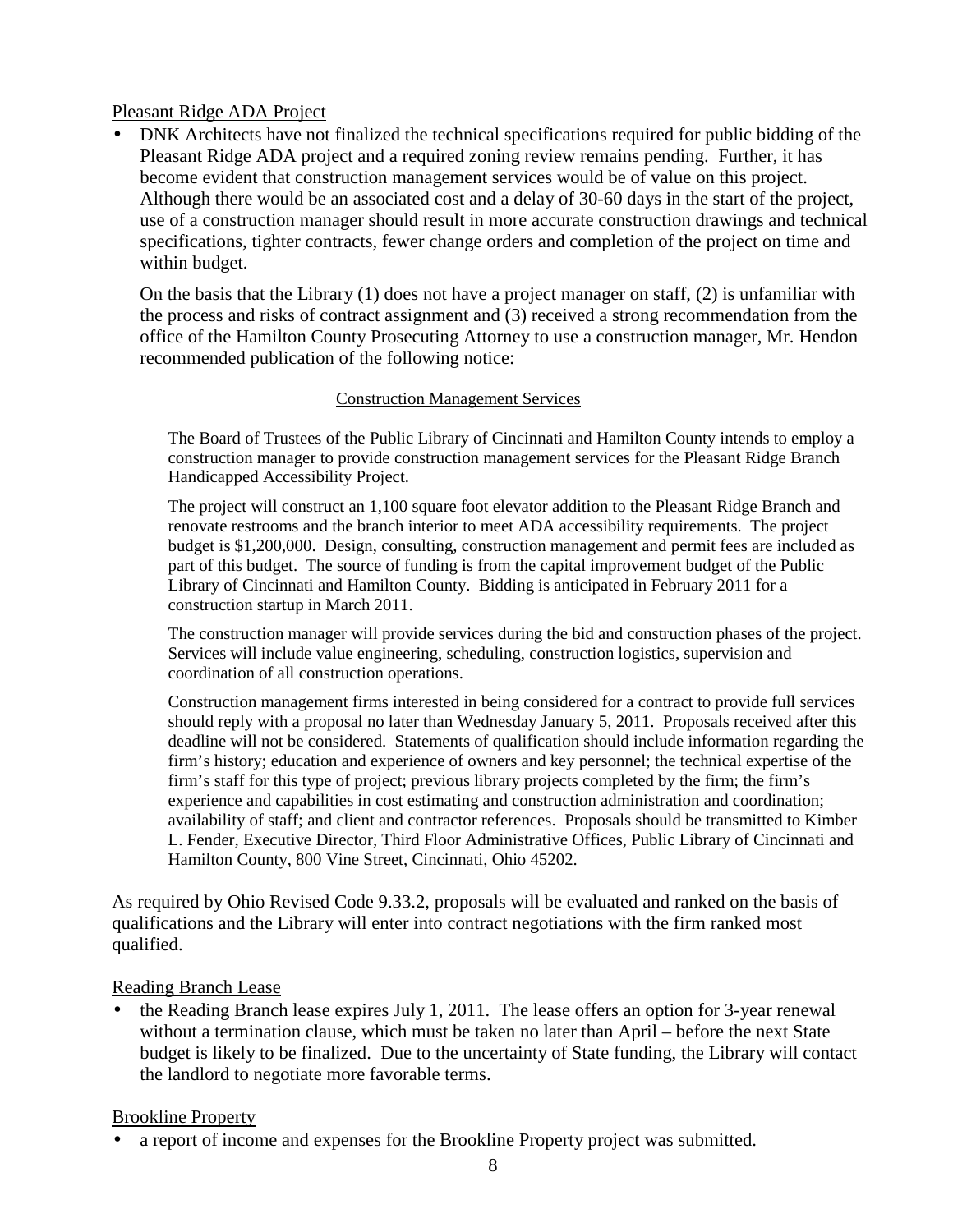In response to a question from Mr. Sittenfeld, Ms. Fender and Ms. Schoettker advised that donations to the Clifton project have NOT been used to pay operating expenses. Donations are being deposited to the Building and Repair Fund and expenses are being paid from the General Fund.

Mrs. Khoury asked Ms. Fender to comment on the issue with Elmwood Place. Ms. Fender noted that the Library has not initiated the closure of Elmwood Place to save funding. Rather, the Village of Elmwood Place initiated the issue and will decide the status by determining if they will demand additional payment from the Library.

In response to Mr. Sittenfeld's question, she stated that her communication with Elmwood Place has been both verbal and written.

Mr. Hendon moved that the Board approve the Facilities Committee Report as submitted, including confirmation of change order, authorization to the Executive Director to sign the Dale Rd. deed, publication of notice for construction management services. Mr. Moran seconded.

Voting for the motion: Mr. Hendon, Mrs. LaMacchia, Mr. Moran, Mr. Sittenfeld, Mr. Wright and Mrs. Khoury … 6 ayes. The motion carried. **(80-2010)** 

# **DEVELOPMENT COMMITTEE REPORT**

### Mr. Moran reported that:

## The Library

- a \$10,000 donation from the Eva Jane Romaine Coombe Trust of the Greater Cincinnati Foundation, given at the suggestion of Library Trustee Paul G. Sittenfeld, is designated for the Pleasant Ridge ADA project.
- a gift of stock from Anne Drackett Thomas netted \$11,467.03 when sold as required by Library policy. This donation is part of the funding match for the LSTA grant for permanent display of the Library's 1848 Panorama. The Friends of the Public Library and Library Foundation have contributed a total of \$14,808. The International Association of Panoramic Photographers has posted a solicitation on their website for this project.

## Library Foundation

- the Library Foundation has hired Melissa H. Deters as the Executive Director of the Foundation. Mrs. Deters, the Foundation's first employee, will handle all administrative tasks and fundraising duties for the Foundation, including Annual Fund and Endowment solicitations.
- to date, 2010 Annual Fund donations total \$80,414. Mrs. Martha Anness and the LaMacchia Family Foundation each gave \$10,000 to the campaign. A number of annual fund donors designated the Clifton Library project for their gifts, which now total \$12,000.

## Anderson Township Library Association

• the Anderson Township Library Association (ATLA) held its annual Holiday and Nearly Used Book Sale from November 11 - 13 at the Anderson Branch and raised a record \$12,326.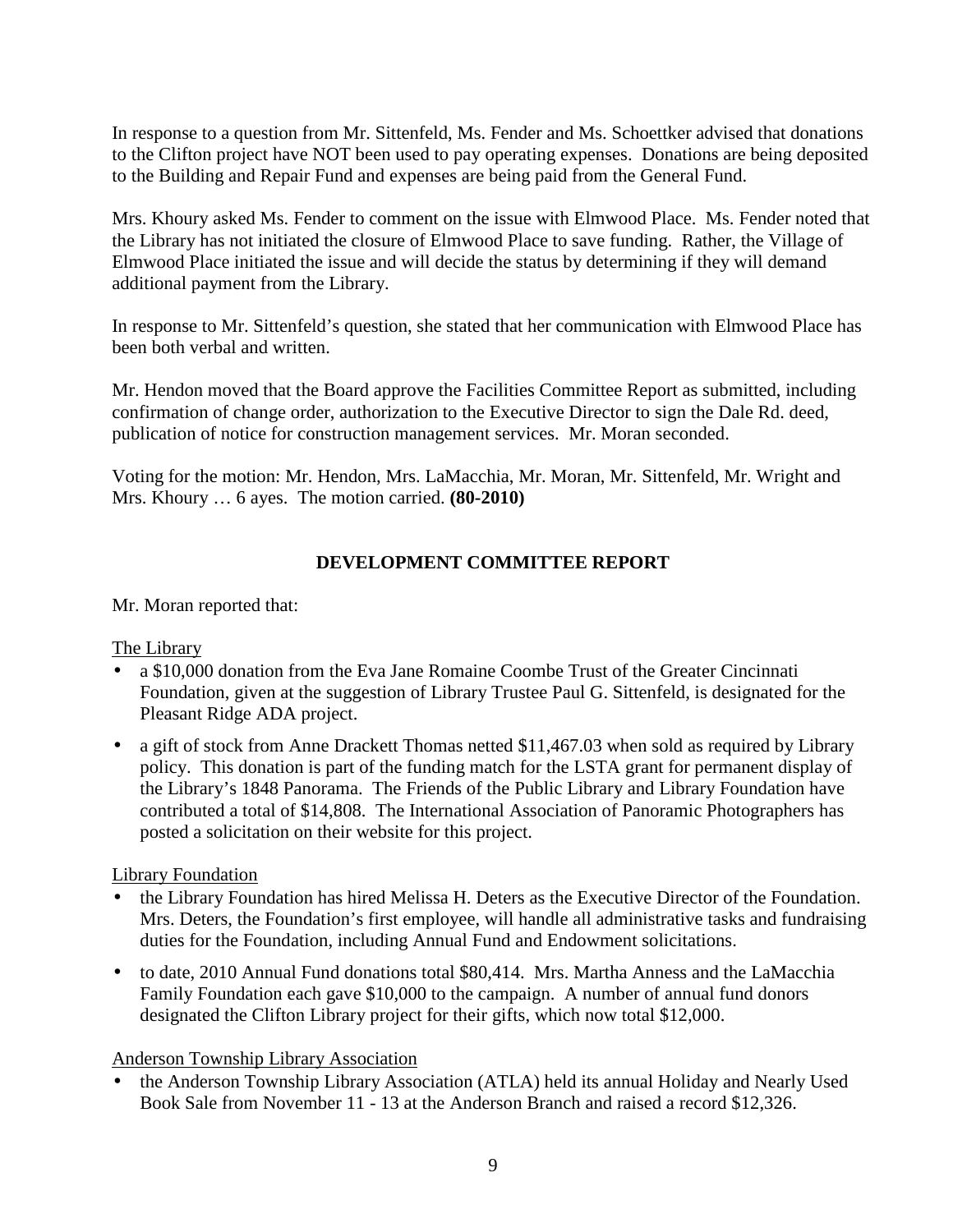- At their annual member's meeting in December, ATLA announced a 2010 allocation of \$45,000 to support the Anderson (\$24,750) and Mt. Washington (\$20,250) branches.
- Laurie Jacobs was elected to a three-year term as Trustee and installed as Co-President of ATLA. Mary Sue Kamphaus was installed as Secretary and Joan Regnold was elected as a Trustee.
- The members approved a two-year extension of the services agreement with the Library that the Library Board approved in October.

Friends of the Public Library

• the Friends grossed \$5,000 at their sale at the Blue Ash Branch on November 12 and 13. Their Winter Warehouse Sale will be January 13 – 17.

Mr. Moran encouraged the Board to continue their membership in the Friends of the Public Library.

Mrs. Khoury noted that the Friends donated the boxes distributed to our retirees.

The report was received and filed.

## **COMMUNITY AND PUBLIC RELATIONS COMMITTEE REPORT**

Mr. Sittenfeld presented a report on planning, upcoming marketing campaigns, notable media coverage and press releases. Key marketing efforts will be directed at coverage for end-of-year stories as well as promoting major programming initiatives in January. The report was received and filed.

## **LEGISLATIVE AFFAIRS AND LAW COMMITTEE REPORT**

Mr. Wright reported that:

Election Results

the tally of ballots in the Ohio House 28<sup>th</sup> District election shows incumbent Connie Pillich ahead over challenger Mike Wilson but his requested recount has not been completed.

House and Senate Leadership

• Representative Lou Blessing,  $29<sup>th</sup>$  District, has been appointed Speaker Pro Tempore, the second highest position in the Ohio House. Senator Shannon Jones,  $7<sup>th</sup>$  District, has been elected to the position of Majority Whip in the Ohio Senate.

Senator Tom Niehaus from neighboring New Richmond is President-Elect of the Senate and he has appointed Senator Chris Widener of Springfield as chair of the Senate's Finance and Financial Institutions Committee.

Representative Bill Batchelder of Medina has been elected Speaker of the House and has appointed Representative Ron Amstutz of Wooster to chair the House Finance and Appropriations Committee.